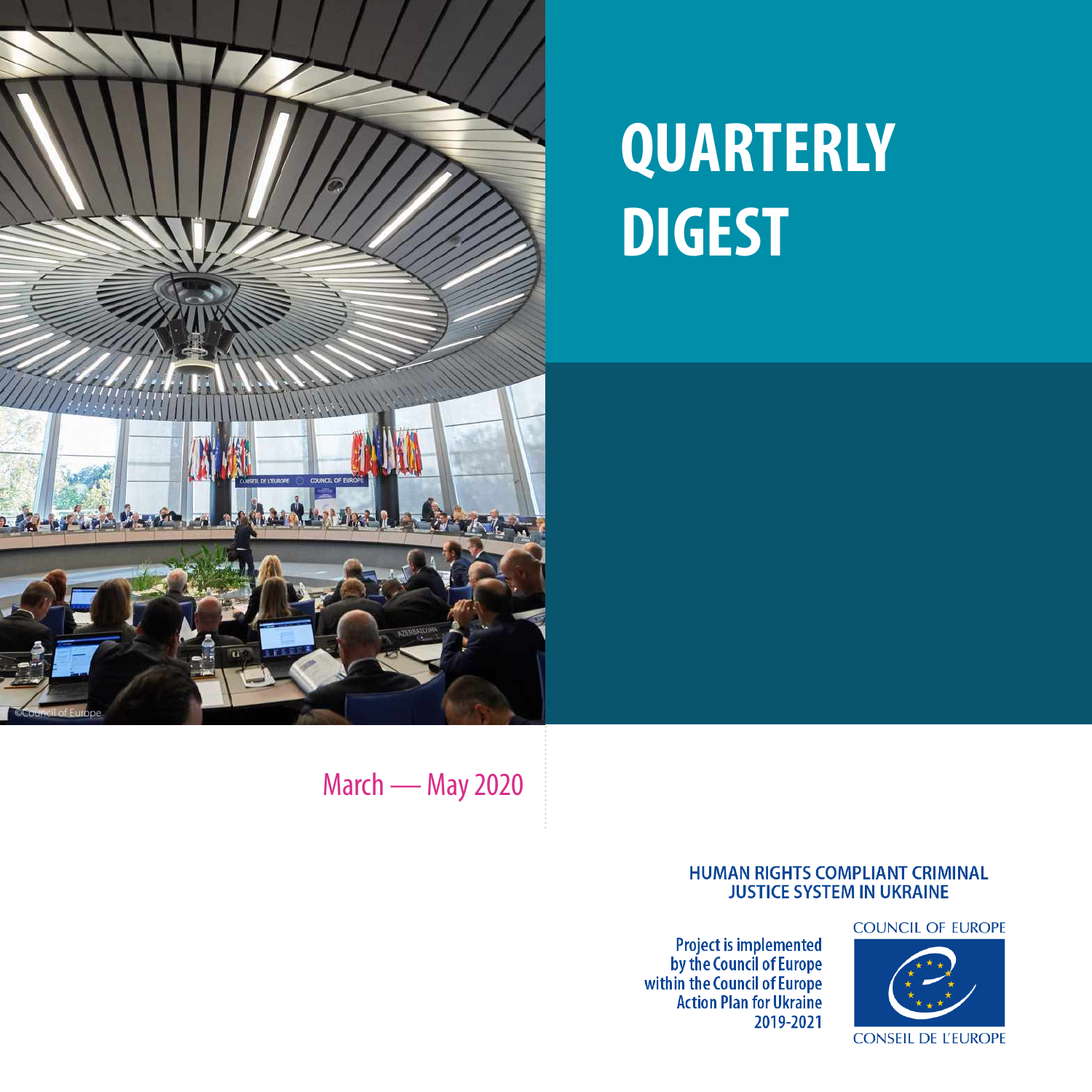espite the current COVID-19 crisis and quarantine measures the Project continues its activities in accordance with the project objectives, as aligned to priorities in the criminal justice sector of Ukraine.

One of the highlights of the Project activities in May 2020 was the signing of the Memorandum of Understanding between the Office of the Prosecutor General and the Council of Europe Office in Ukraine, which launched the functional and organisational analysis of regional and local prosecutor's offices. This Analysis will enable to single out the challenges in the activities of these authorities and to compare management effectiveness, work coordination, performance of functions and organisational development.



**CRIMINAL JUSTICE LEGISLATION & ITS IMPLEMENTATION**

#### **In this quarter Project has undertaken various activities aimed at**

supporting compliance of the Ukrainian criminal justice legislation and its implementation to CoE standards and best practices

supporting professional and operational capacities of criminal justice actors

### **Highlights of the project activities carried out:**

- Parliamentary Committee on Law Enforcement was provided with **the expert [assessment](https://rm.coe.int/en-coe-assessment-draft-law-no-2411/16809cfda4)** of the Draft Law No.2411 which intends to implement the remaining recommendations from the CoE [Opinion](https://rm.coe.int/coe-ukraine-law-on-misdemeanours-sept-2018-final-eng/16808eaeb0) DGI (2018) 07 on introduction of criminal misdemeanours in Ukraine
- Re-[enhancement](https://www.coe.int/en/web/kyiv/-/coordination-for-prompt-execution-of-european-court-of-human-rights-judgements) of cooperation between the CoE and national authorities, OPG, SBI, GA with regard to the execution of ECHR judgments in the group of cases Kaverzin, Afanasyev and Belousov v. Ukraine
- CoE **methodology on the research on the application of pre-trial detention** in Ukraine in line with the Article 5 ECHR standards was adapted to Ukrainian context; necessary cooperation with the stakeholders such as the Supreme Court, Ministry of Justice, and others was established to start the research in summer 2020
- . Comparative study on effective remedies to ensure criminal proceedings within a reasonable time in CoE member states was launched
- Work on **2 courses adaptation on the European Programme for Human Rights Education** for Legal Professionals [\(HELP\)](http://help.elearning.ext.coe.int/) on Article 5 and on international Legal cooperation was completed. Work on updating the Ukrainian version of the HELP course on introduction to ECHR started
- Expert contribution to the development of the **methodology** for free legal aid **on the training of Criminal procedure and criminal law** in the light of the ECHR was provided

©Council of Europe